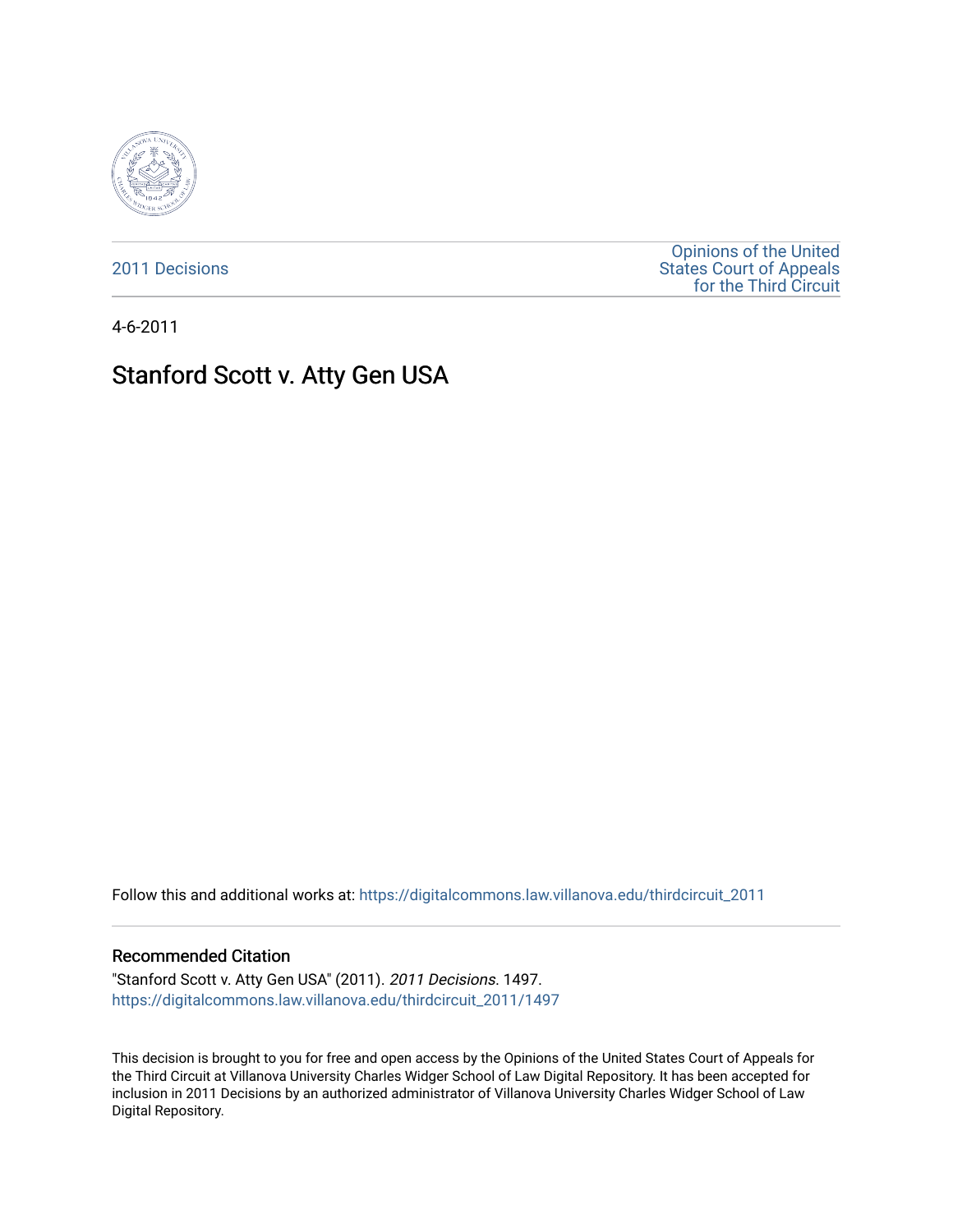#### **NOT PRECEDENTIAL**

# UNITED STATES COURT OF APPEALS FOR THE THIRD CIRCUIT

\_\_\_\_\_\_\_\_\_\_\_

No. 10-1670 \_\_\_\_\_\_\_\_\_\_\_

STANFORD ANTHONY SCOTT, a.k.a. Peter Brown, a.k.a. Sanford Scott, a.k.a. Scott Stanford, a.k.a. Stamford Scott, Petitioner

v.

ATTORNEY GENERAL OF THE UNITED STATES, Respondent

\_\_\_\_\_\_\_\_\_\_\_\_\_\_\_\_\_\_\_\_\_\_\_\_\_\_\_\_\_\_\_\_\_\_\_\_

On Petition for Review of an Order of the Board of Immigration Appeals (A041-651-732) Immigration Judge: Honorable Jeffrey L. Romig

\_\_\_\_\_\_\_\_\_\_\_\_\_\_\_\_\_\_\_\_\_\_\_\_\_\_\_\_\_\_\_\_\_\_\_\_

Submitted Pursuant to Third Circuit LAR 34.1(a) April 1, 2011

Before: SCIRICA, SMITH and VANASKIE, Circuit Judges

(Opinion filed: April 6, 2011) \_\_\_\_\_\_\_\_\_\_\_

# OPINION \_\_\_\_\_\_\_\_\_\_\_

PER CURIAM.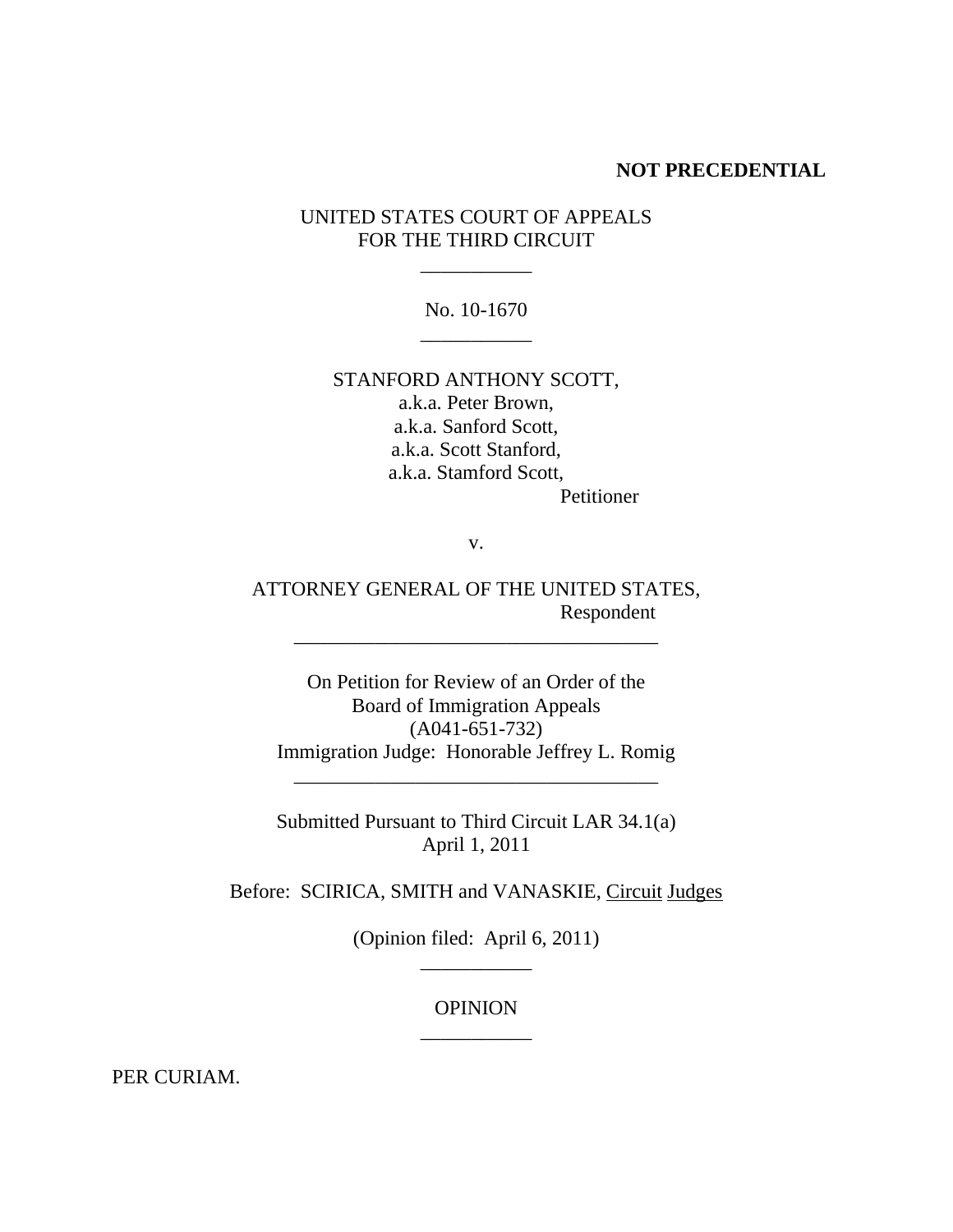Stanford Anthony Scott, a criminal alien, petitions for review of a final order of removal entered by the Board of Immigration Appeals ("BIA"). Because the petition for review was untimely filed in this Court, we will dismiss it for want of jurisdiction.

I.

Scott is a native and citizen of Jamaica. He was admitted to the United States in 1988 at age eighteen and became a lawful permanent resident. His various encounters with this nation's criminal justice system include convictions in New York for assault in the third degree (1990), petit larceny (1991), and two counts of criminal sale of marijuana in the fourth degree (1994). The Department of Homeland Security ("DHS") served a Notice to Appear in 2004 charging removability based on these convictions. An Immigration Judge ("IJ") in York, Pennsylvania, found Scott removable as charged and eligible to seek a waiver of inadmissibility under INA § 212(c). Scott was released from immigration custody in 2005 on a bond, and venue over the removal proceeding was transferred to Philadelphia.

Not long after his release, Scott was arrested and charged with conspiracy to distribute, and possession with intent to distribute, one thousand kilograms or more of marijuana, in violation of 21 U.S.C.  $\S$ § 846 and 841(a)(1), (b)(1)(A). Scott pled guilty to the charge in 2006, and the District Court for the Eastern District of Pennsylvania imposed a sentence of 70 months" imprisonment. DHS filed notice of additional grounds for removal in light of the conviction, and venue was transferred back to York due to the location of the prison in which Scott was serving the federal sentence.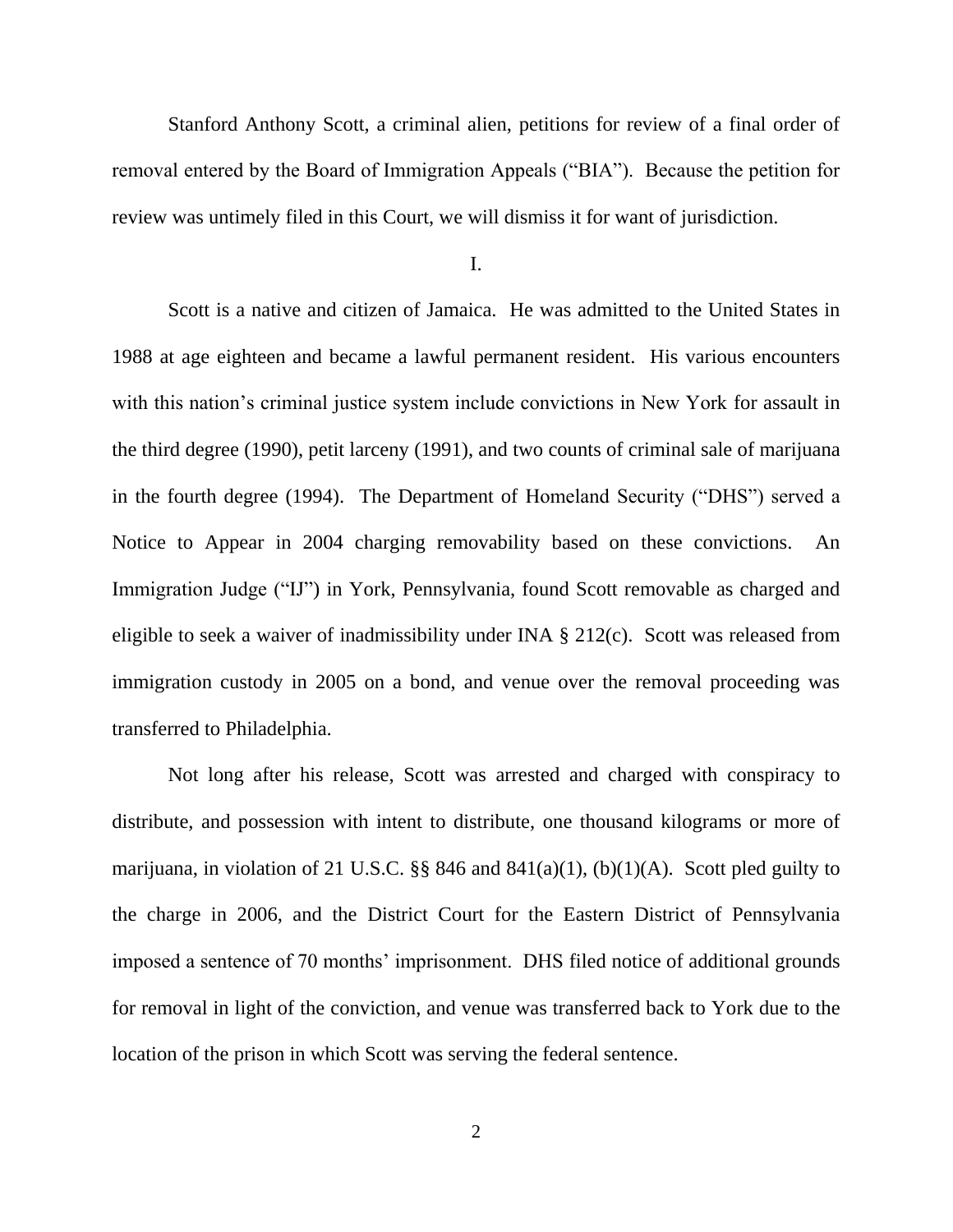An IJ in York reaffirmed that Scott is removable as charged in the Notice to Appear, and determined that the 2006 conviction renders Scott ineligible for § 212(c) relief. The IJ thus pretermitted the  $\S 212(c)$  application in the absence of any showing by Scott that the finality of his 2006 conviction might be questioned.

Scott applied for asylum, withholding of removal, and Convention Against Torture ("CAT") relief, and he testified at a hearing regarding his fear of returning to Jamaica. The IJ found that the 2006 conviction is both an aggravated felony and a particularly serious crime, making Scott ineligible for asylum and withholding of removal. The IJ denied CAT relief on the ground that inconsistencies in Scott's testimony undermined his claimed fear that he is likely to be tortured in Jamaica.<sup>1</sup> The IJ ordered removal.

Scott appealed pro se, arguing that he had met his burden of proof for asylum or CAT relief. On January 27, 2009, the BIA dismissed the appeal. It agreed that Scott is ineligible for asylum and withholding of removal due to the 2006 conviction. In addition, the BIA held that Scott"s contention that he is vulnerable to torture by those who killed his father is unsupported by the evidence, he failed to establish his paternity, and he failed to show that, after a long absence from Jamaica, it is more likely than not that he would be tortured there. Scott petitions this Court for review of the BIA"s decision.

## II.

We must first consider our jurisdiction. A petition for review must be filed "not

 $\overline{a}$ 

 $<sup>1</sup>$  As the IJ explained, Scott's "CAT deferral claim is based primarily on his belief that his</sup> father was a notorious criminal figure in Jamaica, and that [Scott] would suffer some kind of retribution for being his father's son[.]" A.R. at 30-31.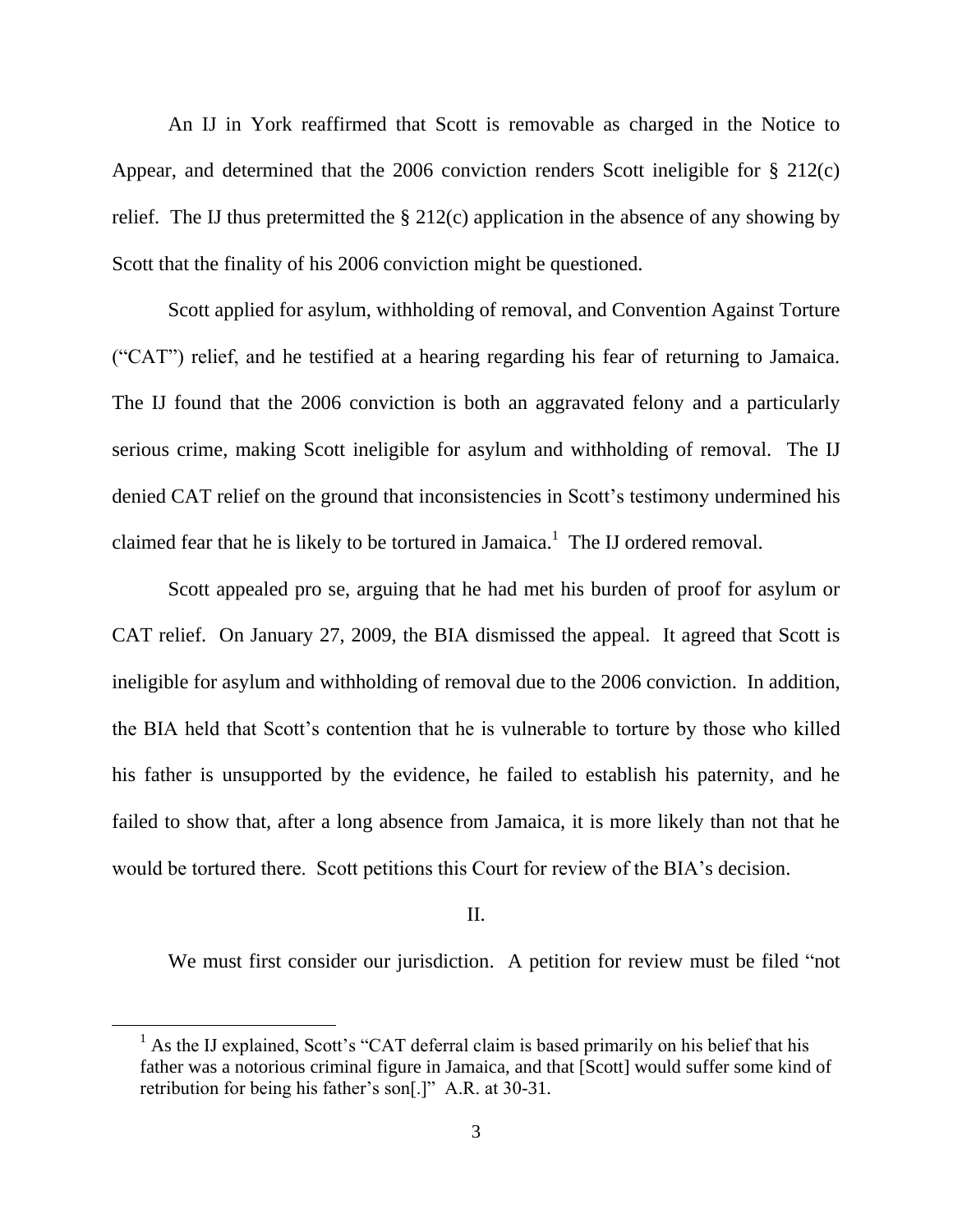later than 30 days after the date of the final order of removal." 8 U.S.C. § 1252(b)(1). Failure to file the petition within the thirty-day period deprives this Court of jurisdiction. McAllister v. Att"y Gen., 444 F.3d 178, 185 (3d Cir. 2006). Here, the BIA"s decision, which constitutes the final order of removal, is dated January 27, 2009. Scott filed his petition for review more than a year later, on or about March 4, 2010.

Scott stated in his pro se petition for review that he received the BIA's decision on "February 25, 2010," raising the suggestion that he timely filed his petition within thirty days of that date. A motions panel of this Court referred the question of appellate jurisdiction to this merits panel, and it directed the parties to brief whether the petition for review was timely filed, particularly in light of evidence in the record that the envelope in which the BIA mailed its decision was returned to sender, and that the cover letter addressed to Scott at the federal prison did not reference his inmate register number.

The Attorney General argues that these facts do not alter the conclusion that Scott untimely filed his petition more than a year after expiration of the time to seek review. Scott, for his part, suggests in his reply brief that delivery of the BIA's decision failed because the Bureau of Prisons had unexpectedly transferred him from the prison in which he was being housed. $2$  Scott seems to argue that his petition for review should be deemed timely given that his transfer caused delivery of the BIA"s decision to fail.

We cannot afford Scott any tolling of the thirty-day period in which to file the

 $\overline{a}$ 

 $2$  Scott states the following: "BOP administrative transfer was unpredictable. Petitioner's administrative transfer was unexpected. Thus, BOP did not disclose inmates [sic] destination when under administrative transfer. That explained why the record indicates that Board's order was "returned to sender."" Reply Br. at 4.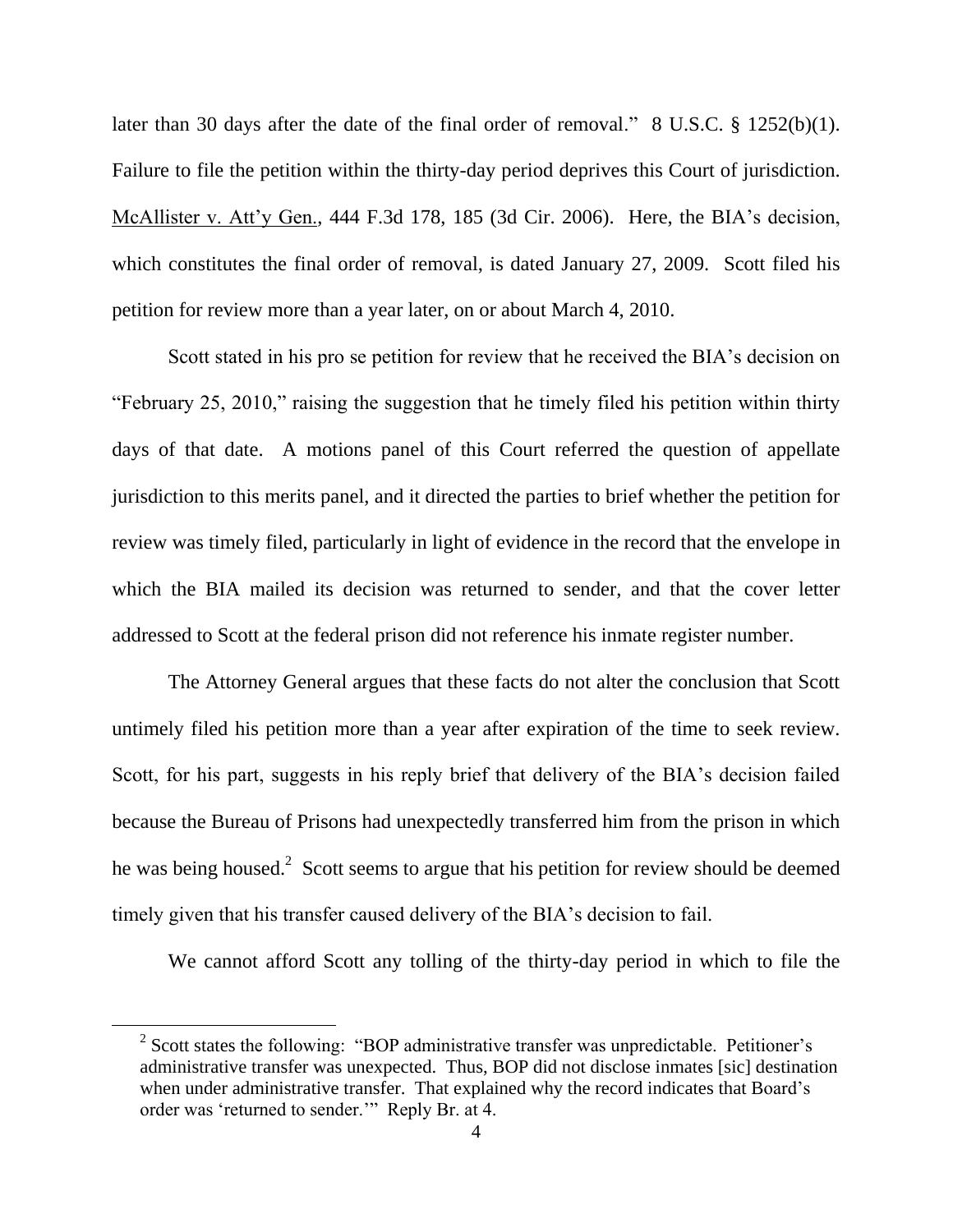petition for review based on considerations of equity. See, e.g., Ruiz-Martinez v. Mukasey, 516 F.3d 102, 118 (2d Cir. 2008) (holding that "the applicable limitations period of 30 days is [not] subject to equitable tolling"). Scott"s petition, therefore, must be dismissed as untimely filed unless he can show that his case falls within either of the "two situations in which petitions for review arguably filed after expiration of the time limitation may nevertheless confer jurisdiction on a court of appeals." Singh v. INS, 315 F.3d 1186, 1188 ( $9<sup>th</sup>$  Cir. 2003). The first situation, plainly inapplicable here, is "where there has been official misleading" regarding the time for filing. Id. The second holds that "the time for filing a review petition begins to run when the BIA complies with the terms of federal regulations by mailing its decision to the petitioner"s … address of record." Id. (quotation marks omitted); see also Villegas de la Paz v. Holder, 614 F.3d 605, 608 (6<sup>th</sup> Cir. 2010); Ping Chen v. Att'y Gen., 502 F.3d 73, 75 (2d Cir. 2007); Radkov v. Ashcroft, 375 F.3d 96, 99 (1<sup>st</sup> Cir. 2004).

The federal regulations governing service of a BIA decision provide that a copy "shall be served upon the alien[.]" 8 C.F.R. § 1003.1(f). Service may be accomplished by "mailing" the decision "to the appropriate party," 8 C.F.R. § 1003.13, and the appropriate party is the alien himself when he proceeds pro se, 8 C.F.R. § 1292.5(a).

Scott has not shown that the BIA failed to comply with its regulations. A transmittal cover letter and envelope in the record establish that the BIA mailed a copy of its decision on January 27, 2009. The mailing was returned to sender on January 29, 2009, with the returned envelope bearing a Postal Service stamp indicating "Attempted –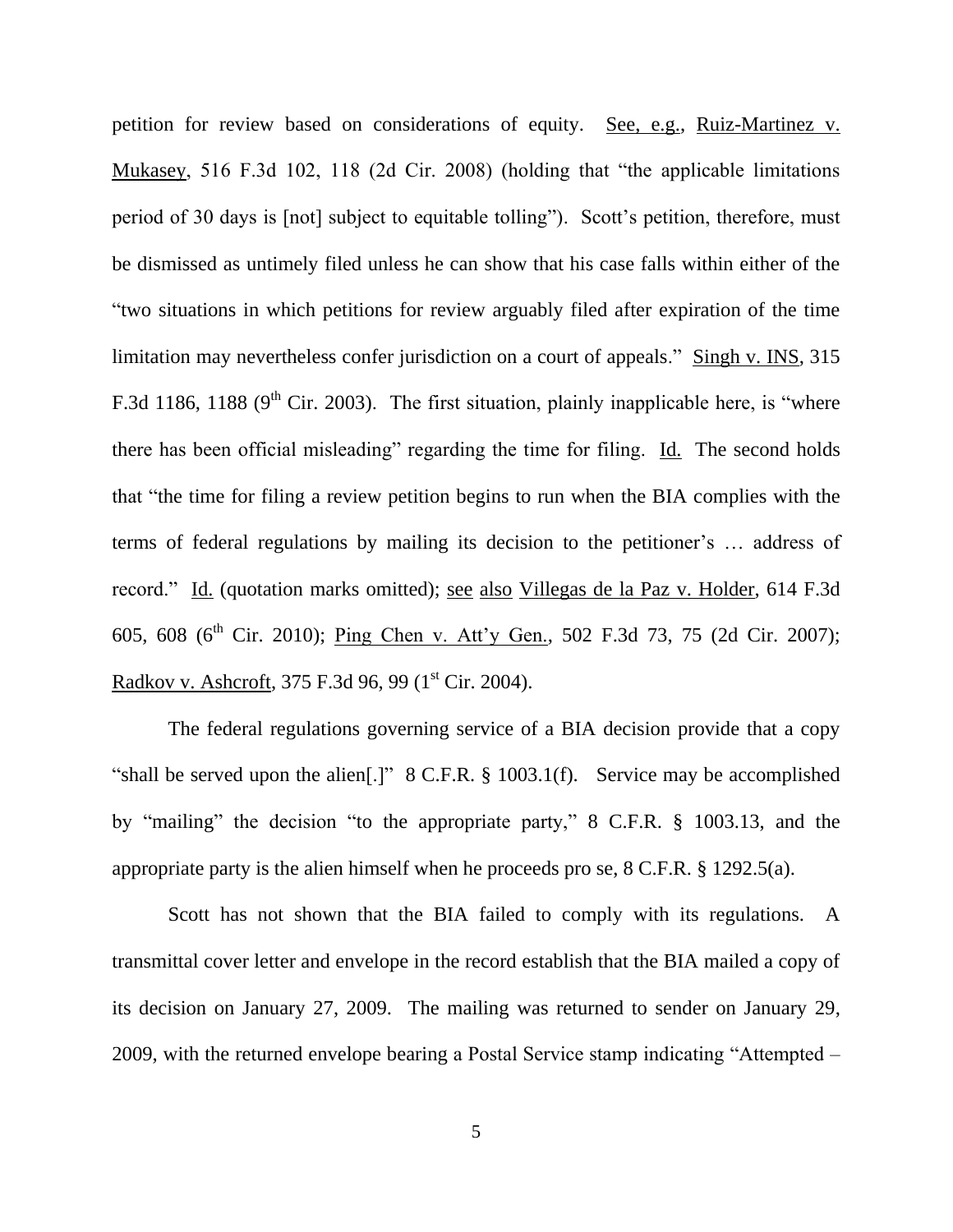Not Known" and "Unable to Forward." The BIA"s letter was addressed to Scott at his address of record, a federal prison in Pennsylvania. While Scott now suggests for the first time that the Bureau of Prisons had transferred him, and therefore he was not present at his address of record when the BIA"s mailing arrived, Scott never gave notice of his change of address to the BIA, as he was required to do. See 8 C.F.R. § 1003.38(e) ("Within five working days of any change of address, an alien must provide written notice of the change of address on Form EOIR-33 to the Board."); see also Tobeth-Tangang v. Gonzales, 440 F.3d 537, 540 ( $1<sup>st</sup> Cir. 2006$ ) (explaining that "[t]he regulations prescribe a set procedure by which aliens and their attorneys must keep the BIA informed of changes in address"). The BIA need only mail its decision to the alien"s address of record in order to comply with its regulations. Singh, 315 F.3d at 1188.

As mentioned, the BIA's mailing did not reference Scott's inmate register number, which generally is included in correspondence with an inmate. But Scott has not argued that the absence of this information played any role in the failed delivery; rather, he suggests that delivery failed due to his transfer. Further, while the regulations define service as "mailing a document to the appropriate party," 8 C.F.R. § 1003.13, Scott has not argued that "mailing" is properly accomplished only when the BIA includes the alien"s inmate register number in his prison address.

We have recognized that "[a]n alien claiming non-receipt of a BIA decision, and who presents the BIA with an affidavit to that effect, may well have provided enough evidence to rebut the presumption of mailing which attaches to the presence of a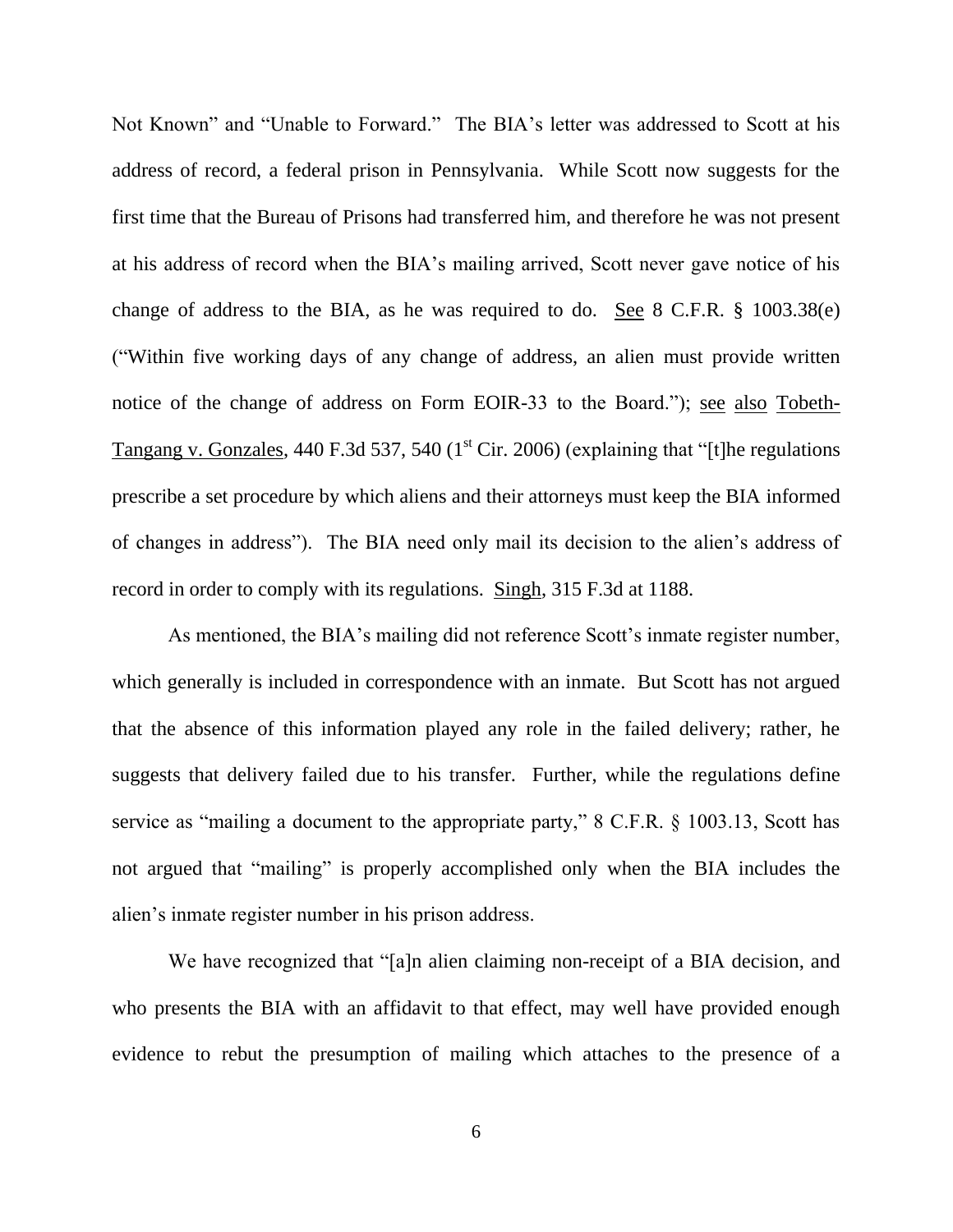transmittal cover letter in the administrative record." Jahjaga v. Att"y Gen., 512 F.3d 80, 86 (3d Cir. 2008). In Jahjaga, the aliens submitted affidavits to the BIA claiming nonreceipt of the final decisions and moved the BIA to reissue those decisions in order to restart the time in which to petition for review. After the BIA declined to reissue, the aliens petitioned for review. We remanded in Jahjaga for the BIA "to determine what weight to accord to the claims of non-receipt of its opinions by [the aliens] in determining whether the opinions were properly served, and to explain the reasoning and analysis it employs in reaching its decision." 512 F.3d at 86.

Here, unlike Jahjaga, we have no cause to remand for consideration of whether the BIA's decision was properly served. Scott has not submitted an affidavit or any sworn statement claiming non-receipt, and he has created no record to suggest that he can rebut the presumption of proper mailing that we ordinarily accord to the transmittal letter and envelope. Moreover, Scott did not move the BIA to reissue its decision, which, as the Attorney General notes, would be the appropriate recourse for an alien seeking to remedy an alleged failure in service. See, e.g., Lewis v. Holder, 625 F.3d 65, 68 (2d Cir. 2010) (BIA"s reissuance of decision triggers new thirty-day period to obtain judicial review).

The record here reflects that the Postal Service failed in its attempt to deliver the BIA's decision at Scott's address of record. Scott suggests that this failure was due to his prison transfer, which may or may not be the case. But for purposes of our jurisdictional analysis, it will suffice to observe that we have no cause to pin any fault for the failed delivery upon the BIA (rather than upon Scott, who did not provide notice of his change